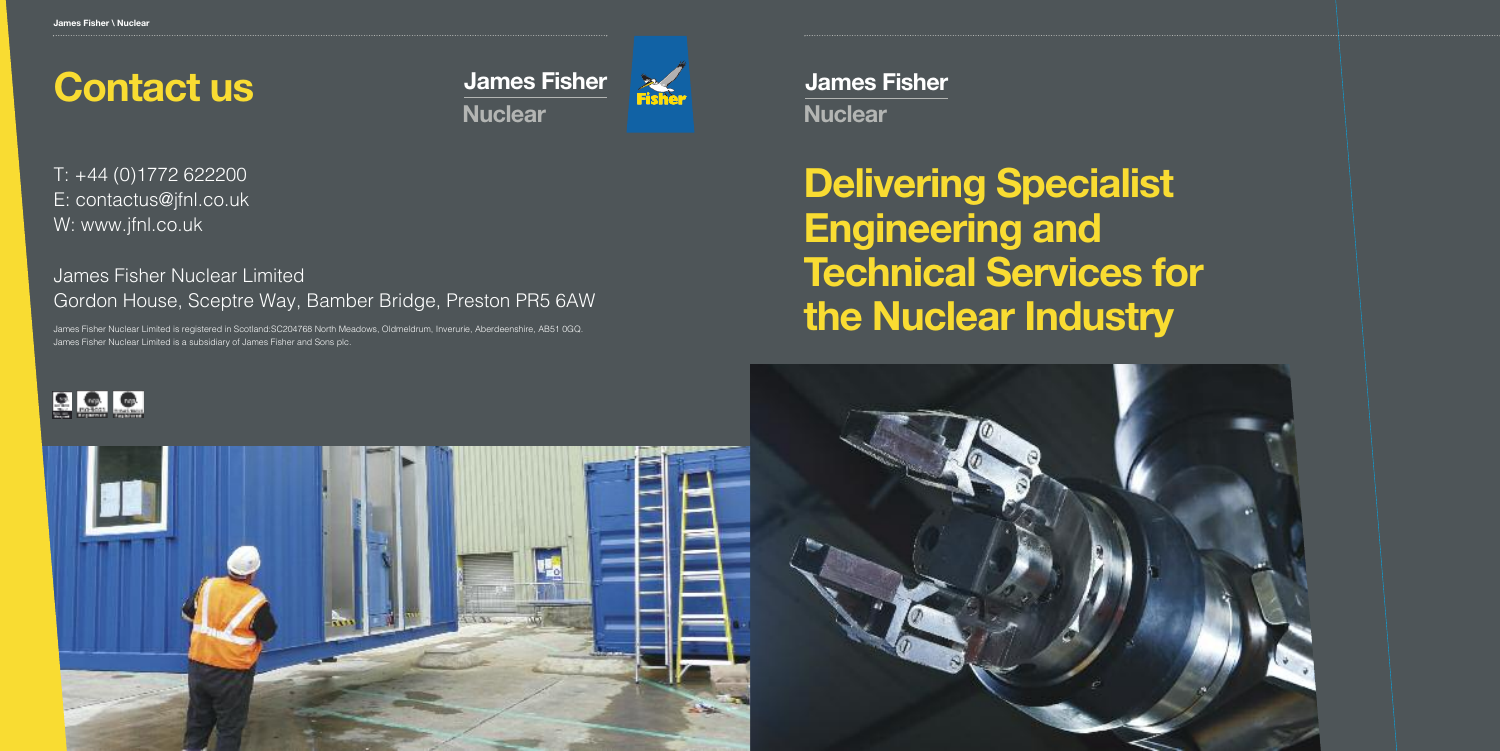![](_page_1_Picture_0.jpeg)

## **What we do**

Calling on the expertise of our highly skilled workforce, and our experience spanning four decades, JFN tackles some of the largest and most difficult technical, manufacturing and decommissioning challenges presented by the nuclear industry. Our expertise and understanding of the nuclear environment lets you call on our extensive range of specialist capabilities, to provide significant added value to your project.

We operate our own in-house design and manufacture, test facilities and site service operations enabling us to offer a full spectrum of services. From individually tailored designs to complete, large scale, turn-key solutions, we ensure the most complex and critical nuclear projects are delivered safely, on time and within budget.

James Fisher Nuclear is an important part of the FTSE 250 James Fisher and Sons PLC, a leading provider of marine and engineering services and can leverage its own substantial nuclear resources with those of the James Fisher group and its supply chain to deliver projects across the full lifecycle.

![](_page_1_Picture_6.jpeg)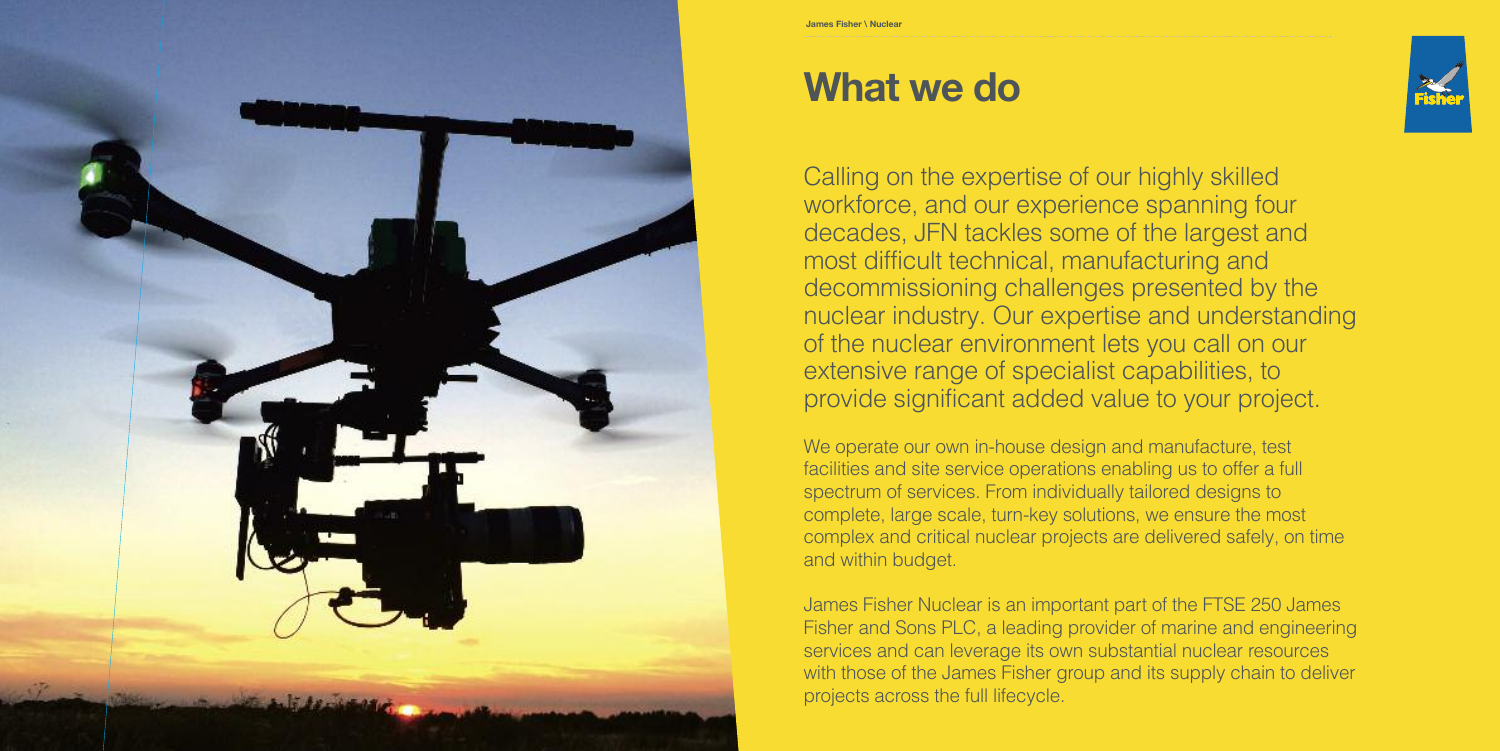#### **Remote handling**

Our customers need safe, simple and cost effective solutions that really deliver.

We know the nuclear industry is a challenging environment for original equipment suppliers with risk factors including; radiation, humidity, corrosive environments and potential ATEX atmosphere requirements. Making adherence to international design standards, plus all relevant safety, material traceability and weld compliance requirements, BS EN 61508 compliance and full safety case integration essential. JFN further enhances this with independent peer review of our designs and documentation, so you can be confident we provide equipment that complies with the most exacting of safety standards and gets the job done.

We have for over 40 years delivered successful remote handling systems and equipment to assist with operational and decommissioning projects in high hazard environments for the nuclear industry. From simple low cost long reach tooling to complex high value multi-axis systems, JFN has an excellent track record of providing innovative and cost effective applications to address unique remote handling challenges.

JFN has industry leading experience in developing and modifying Commercially Off The Shelf (COTS) technology to allow proven technology to be integrated with remote handling systems to bring you the most cost effective and efficient solution.

Our multi-disciplined engineering teams can also draw upon in-house engineering and calibration capabilities to develop tailor made solutions and provide our clients with a turnkey remote handling solution or any part of the project life-cycle from concept design through to detailed design, manufacture and testing.

In addition, JFN often provides installation, operational, maintenance support and support with eventual decommissioning of the equipment.

![](_page_2_Picture_8.jpeg)

**James Fisher \ Nuclear** 

#### **Remote Inspection**

JFN has extensive experience in carrying out remote inspections on operational and legacy nuclear plants, in a wide range of environments including high radiation, corrosive and chemically toxic areas in gaseous and aqueous conditions. Every inspection requirement has its own access challenge with limited entry routes available, and care is required to ensure that equipment can always be safely retrieved, whatever the eventuality. To address this requirement James Fisher Nuclear (JFN) specialises in the deployment and safe recovery of plant characterisation systems using a wide variety of sensors including:

- **n** Camera systems
- **LASER scanning systems**
- **n** Radiation detection and identification systems
- **N** SONAR
- **Ultrasound and Eddy Current probes for non**destructive examination of vessel integrity
- **n** Sampling systems
- **n** Chemical sensors
- **T** Temperature sensors

#### **Remote Cutting**

JFN has experience of remotely deploying a wide variety of hot and cold cutting technologies in decommissioning projects. Cutting techniques include:

- **N** Hydraulic shears
- **E** Reciprocal and rotating saws
- **n** Grinders
- **n** Diamond wires
- **Nater jets**
- **Qxy-propane and plasma torches**
- **LASERS**

This unparalleled practical experience in the design, development and deployment of cutting systems accompanied by each techniques performance and deployment issues enable JFN to deliver the right cutting system to meet your specific requirements.

![](_page_2_Picture_30.jpeg)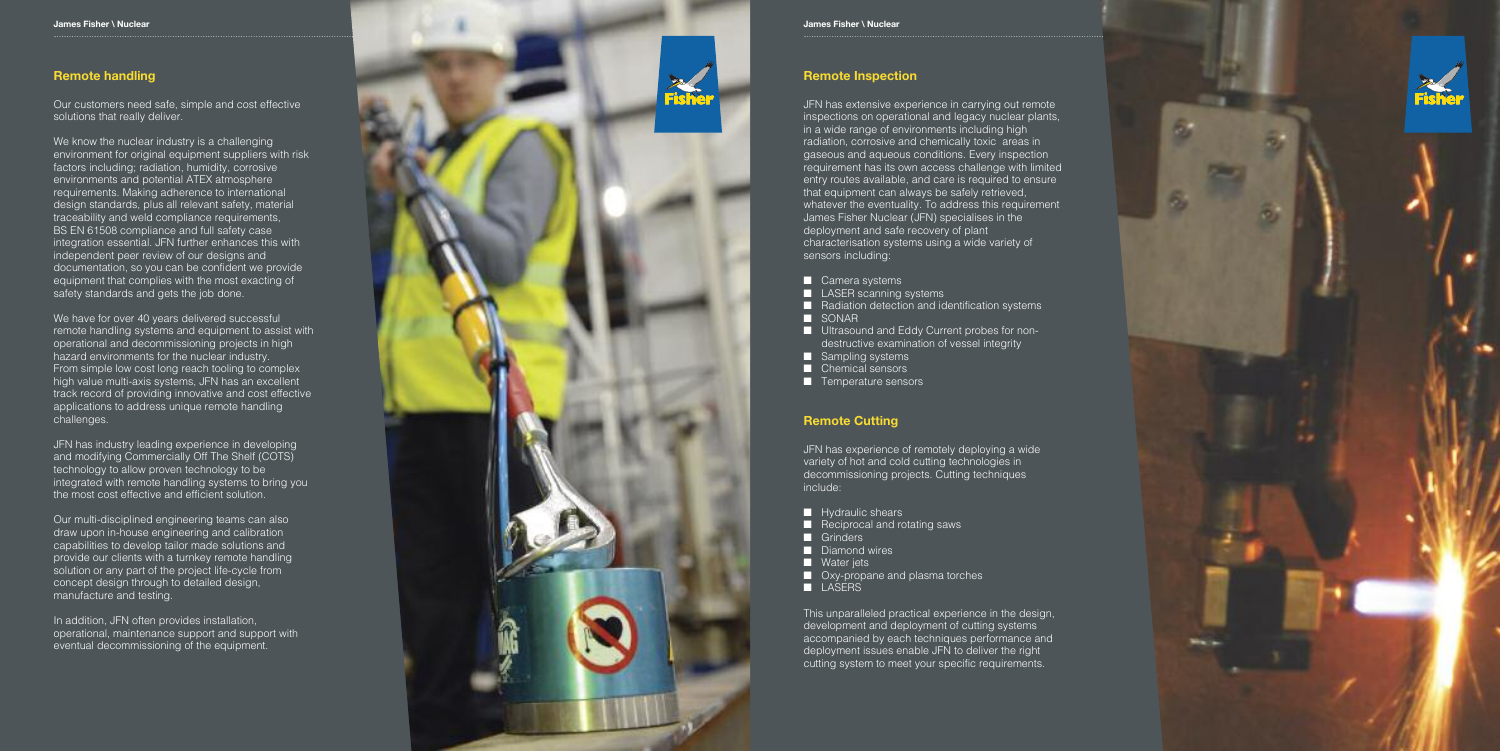#### **Remote repair systems**

Remote repair is required where access restrictions or radiation levels prevents manual plant maintenance. JFN has a track record in designing and delivering remote repair systems which include fault detection, surface preparation, the repair and final inspection for tasks in difficult to access and high radiation locations.

#### **Reactor Segmentation**

The combination of remote inspection, remote handling and remote cutting expertise is essential for decommissioning nuclear reactor cores. JFN has experience of carrying out this work at the Windscale Advanced Gas-cooled Reactor (WAGR), playing a key role in the decommissioning of the reactor internals, the pressure vessel and insulation. JFN activities included: Optioneering & Feasibility Studies; Design and manufacture of tooling and electrical control systems; Development of Systems and Techniques; Manufacture; Test rigs and Trials and Training.

JFN has recently been awarded a contract by Magnox (Winfrith) to deliver a facility for the remote segmentation and packaging of the reactor core of the redundant Steam Generating Heavy Water Reactor (SGHWR) located at Winfrith in Dorset.

#### **Multi-axis Machines, Manipulators** and Tooling

James Fisher Nuclear has over thirty years of experience in the design, manufacture and commissioning of multi-axis systems, manipulators and tooling for use in nuclear power plants and a wide range of nuclear fuel cycle facilities. These support a wide range of characterisation, inspection and remote handling tasks in operational plants and those undergoing decommissioning.

![](_page_3_Picture_8.jpeg)

#### Robust, reliable and powerful, ModuMan® 100 is the manipulator workhorse for the **n u c l e a r i n d u s t ry.**

A heavy duty modular power manipulator, constructed from commercially available actuators, resolvers and sensors. Suitable for horizontal or vertical mounting applications with a high degree of dexterity and capable of lifting a100kg payload across its entire operational envelope.

Standard model design parameters: (6 degrees of freedom/2.5m envelope/100kg payload)

### ModuMan® Long Reach takes the winning formula to a 4.2m reach and beyond

ModuMan® Long Reach is a heavy duty, long reach, lightweight, hydraulic power manipulator with proven reliability, dexterity and ergonomics. A modular and scalable design means it can be modified to tackle a wide range of projects needs making it a highly versatile tool.

Standard model design parameters : (7 degrees-offreedom penetration sizes from 9" (229mm) in diameter; 4.2m envelope/ maximum 50kg payload in all orientations)

#### **ModuMan® Link**

A mast mounted, medium duty, multi-link manipulator designed for vertical deployment into tanks, vaults, etc.

Standard model design parameters: (3 degrees of freedom/5.0m vertical reach/4.0m horizontal reach/360 degree rotation/60kg payload)

#### **ModuMan® Cave**

A rugged, heavy duty, power manipulator, incorporating a telescopic boom. Ideally suited to deliver reliable operation under extremely arduous physical conditions.

Design parameters: (6 degrees of freedom/ 2.0m envelope/200kg payload)

![](_page_3_Picture_22.jpeg)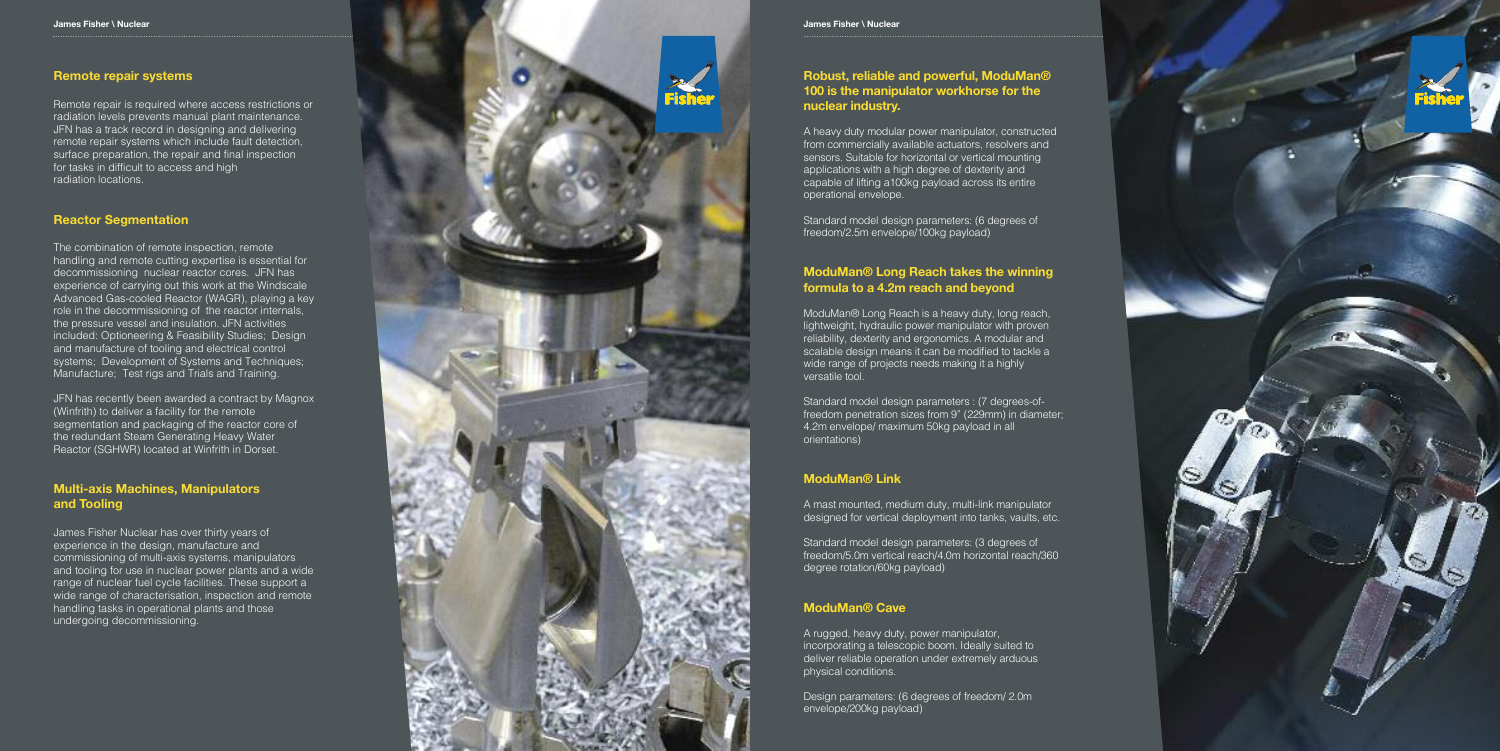### **Moduman® Inspector**

A lightweight manipulator for inspection and maintenance tasks within a high radiation environment. The ModuMan is installed as a retractable manipulator arm mounted within a deployment vessel and is deployed vertically via a 12" diameter access route into its operational area. Design parameters: (6 degrees of freedom/5.0m envelope/15kg payload)

#### **Accessories and Tooling**

#### Remote tool change carousel

An in-cell facility to permit the remote storage and exchange of powered end effectors via multiple Portable Arterial Connection System (PACS) stations.

#### **Mounting table**

Multiple manipulators may be remotely mounted and serviced via a common, adjustable in-cell support platform.

#### **Decontamination booth**

A self contained, remotely controlled facility to enable the decontamination of equipment prior to manual intervention operations.

#### **End Effectors**

JFN has designed, built and tested a wide range of end effectors enhancing the functionality, efficiency and reliability of multi axis systems.

![](_page_4_Picture_12.jpeg)

#### **James Fisher \ Nuclear**

### **Long Reach Tooling**

JFN has many years experience in the design, manufacture, testing and deployment of long reach tooling, which is typically deployed manually or from hoists or cranes.

Applications include tank sampling; retrieval of loose materials; extraction of liquids and sludges; removal of blockages; deployment of cutting and dismantling equipment; deployment of hooks a n d g r a b s .

### **R O V s**

James Fisher Nuclear has been working extensively with ROVs on land, in the air and underwater in the nuclear industry for over 30 years and deliver innovative and successful deployment within operational and decommissioning and inspection projects.

- **U** Upgrading of commercially available ROVs, sensors and tooling for hazardous areas
- **n** Design, manufacture and testing of new sensors and tooling for novel applications
- **E** Safety case compliance
- **n** Dedicated test and training facilities
- **n** Proven procurement system
- **n** Dedicated personnel
- **E** Compliance with standards and regulations

JFN take the most cost effective and timely route, by taking proven and commercially available ROVs widely used in non-nuclear industries often with tens of thousands of operational hours and modify these for applications in the nuclear environments.

![](_page_4_Picture_27.jpeg)